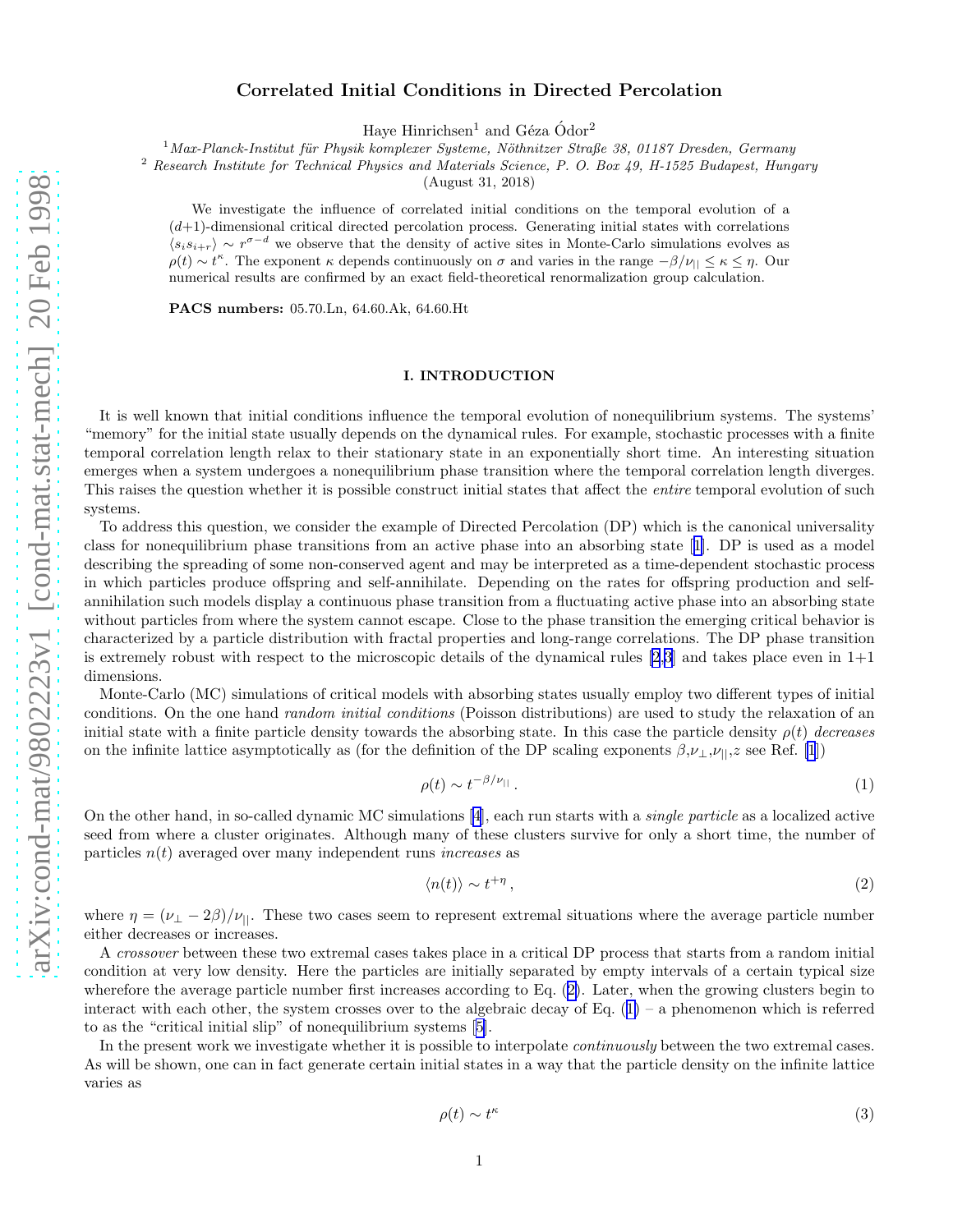<span id="page-1-0"></span>with a continuously adjustable exponent  $\kappa$  in the range

$$
-\beta/\nu_{\parallel} \leq \kappa \leq +\eta. \tag{4}
$$

To this end we construct artificial initial configurations with algebraic long-range correlations of the form

$$
C(r) = \langle s_i \, s_{i+r} \rangle \sim r^{-(d-\sigma)},\tag{5}
$$

where  $\langle \rangle$  denotes the average over many independent realizations, d the spatial dimension, and  $s_i = 0, 1$  inactive and active sites. The exponent  $\sigma$  is a free parameter and can be varied continuously between 0 and 1. The limit of long-rangecorrelations  $\sigma \to d$  corresponds to a constant particle density and thus we expect Eq. ([1\)](#page-0-0) to hold. On the other hand, the short-range limit  $\sigma \to 0$  represents an initial state where active sites are separated by infinitely largeintervals so that the particle density should increase according to Eq. ([2\)](#page-0-0). In between we expect  $\rho(t)$  to vary algebraically according to Eq. [\(3](#page-0-0)) with an exponent  $\kappa$  depending continuously on  $\sigma$ . Our aim is to investigate the functional dependence of  $\kappa(\sigma)$ .

The effect of power-law correlated initial conditions  $\langle \phi(0)\phi(r) \rangle \sim r^{-(d-\sigma)}$  in case of a quench to the ordered phase of systems with nonconserved order parameter has been investigated some time ago by Bray et. al.[[6\]](#page-9-0). Such systems are characterized by coarsening domains that grow with time as  $t^{1/2}$ . An important example is the  $(2+1)$ -dimensional Glauber-Ising model quenched to zero temperature. It was observed that long-range correlations are relevant only if  $\sigma$  exceeds a critical value  $\sigma_c$ . Furthermore, it was shown that the relevant regime is characterized by a continuously changing exponent in the autocorrelation function  $A(t) = [\phi(r, t)\phi(r, 0)] \sim t^{-(d-\sigma)/4}$ , whereas the usual short-range scaling exponents could be recovered below the threshold. The results were found to be in agreement with the simulation results for the two-dimensional Ising model quenched from  $T = T_c$  to  $T = 0$ .

The DP process – the prototype of models with a phase transition from an active phase into an absorbing state – is different from coarsening processes. Instead of growing domains the DP process generates fractal clusters of active sites with a coherence length  $\xi_{\perp}$  which grows as  $t^{1/z}$  where  $z = \nu_{\parallel}/\nu_{\perp}$ . Thus the scaling forms assumed in Ref. [\[6](#page-9-0)] are no longer valid in the present case. In addition, the field-theoretical description of DP involves nontrivial loop corrections and thus we are interested to find out to what extent the results are different from those in Ref.[[6\]](#page-9-0). Our investigation also sheds some light on the relation between the observed phenomena for correlated initial states, the critical initial slip, and scaling laws in time dependent simulations.

In the present work we focus on the following aspects of the problem: In Sect. II we describe in detail how correlated initial states can be constructed in one dimension. Using these states we then perform MC simulations in order to numerically estimate the exponent  $\kappa$  as a function of  $\sigma$  (see Sect. [III](#page-3-0) and Fig. [4](#page-5-0)). In Sect. [IV](#page-4-0) we present a fieldtheoretical renormalization group calculation which generalizes recent results obtained by Wijland et. al.[[7\]](#page-9-0). Because of a special property of the vertex diagrams and the loop diagrams for the initial particle distribution it is possible to derive an exact scaling relation, leading to our main result

$$
\kappa(\sigma) = \begin{cases} \eta & \text{for } \sigma < \sigma_c \\ \frac{1}{z}(d - \sigma - \beta/\nu_\perp) & \text{for } \sigma > \sigma_c \end{cases} \tag{6}
$$

with the critical threshold  $\sigma_c = \beta/\nu_{\perp}$ . Because of the scaling relation  $\eta = (\nu_{\perp} - 2\beta)/\nu_{||}$  this function is continuous at  $\sigma = \sigma_c$ . The theoretical result is found to be in agreement with our simulation results in one spatial dimension. In Sect. [V](#page-8-0) we compare the correlations of our constructed initial states with the "natural" correlations that are generated by the DP process itself. Finally we summarize our conclusions in Sect. [VI.](#page-8-0)

## II. CONSTRUCTION OF CORRELATED INITIAL STATES

The construction of artificial correlated particle distributions on a lattice is a highly nontrivial task since the lattice spacing and finite size effects lead to deviations that strongly affect the accuracy of the numerical simulations. Therefore one has to carefully verify the correlation exponent and fractal dimension of the generated distribution. In this Section we describe in detail how such particle distributions can be generated and tested. For simplicity we restrict ourselves to initial states in one spatial dimension.

Let us consider a particle distribution on the real line where particles are separated by empty intervals of length  $\ell$ . We assume that these intervals are uncorrelated and power-law distributed according to

$$
P(\ell) \sim \ell^{-\alpha} \,. \tag{7}
$$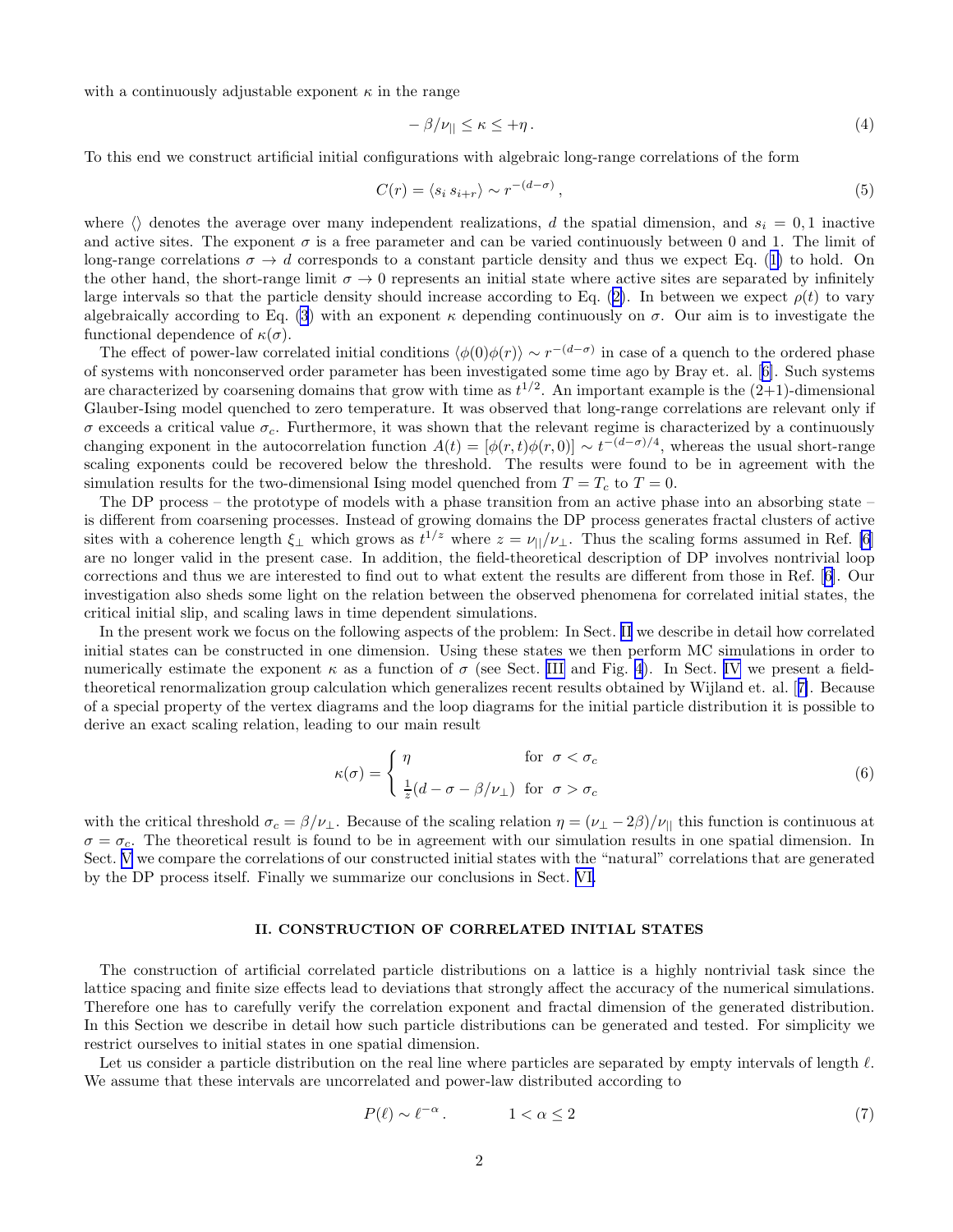

<span id="page-2-0"></span>FIG. 1. Schematic illustration of the projection from (a) an almost perfect fractal set onto (b) the lattice sites  $s_1, \ldots, s_8$ .



FIG. 2. Numerical verification of the fractal dimension  $d_f$  and the correlation exponent  $\sigma$  on a lattice with  $2^{11}$  sites averaged over 20000 samples. (a): Number of active boxes m versus the total number of boxes n for various values of  $\alpha$ . (b): Estimate of the corresponding fractal dimension  $d_f$ . (c)-(d): Analogous estimation of the correlation exponent  $\sigma$  as a function of  $\alpha$ .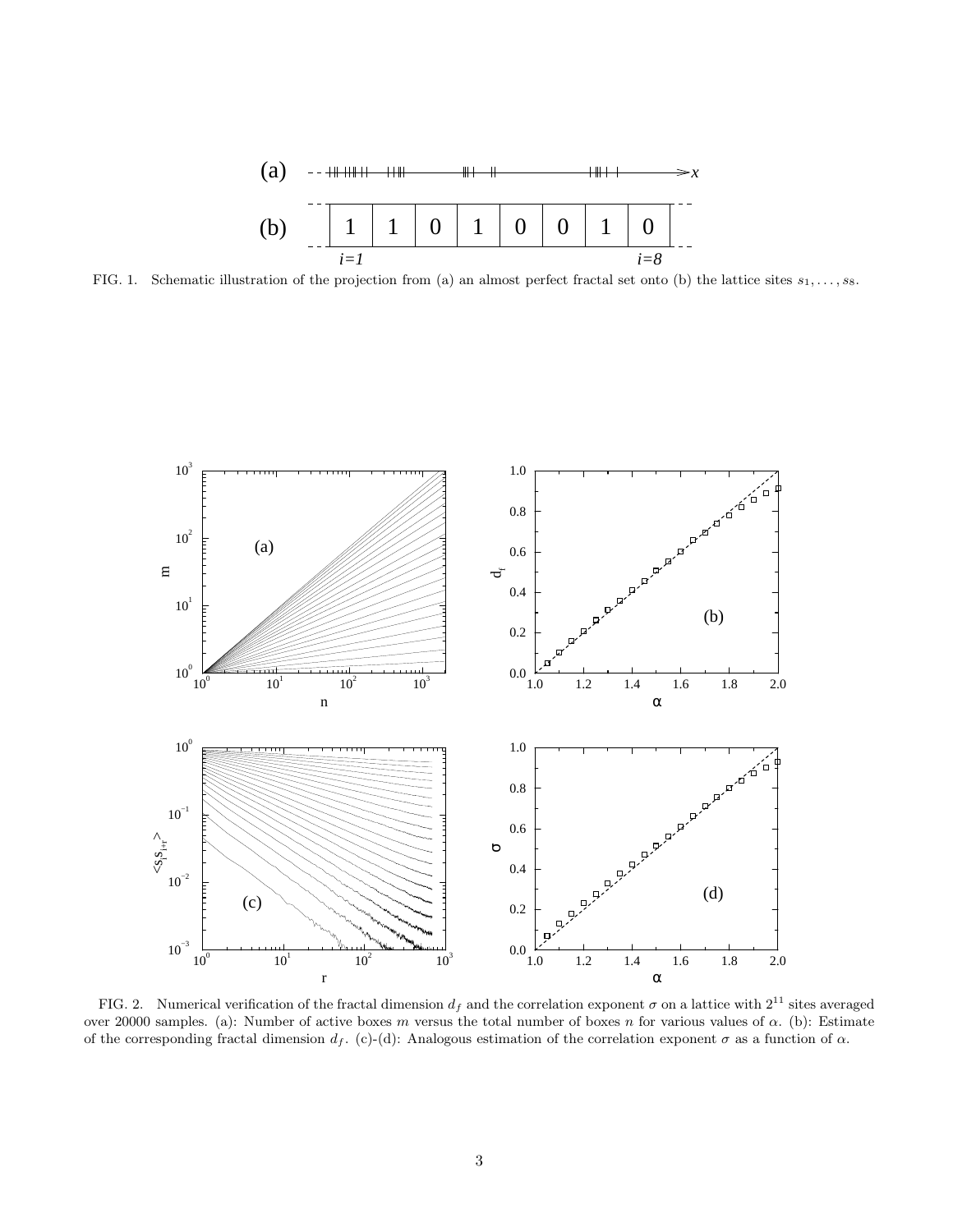<span id="page-3-0"></span>This distribution corresponds to a simple fractal set with the fractal dimension  $d_f = \alpha - 1$ , hence the range of  $\alpha$ is restricted by  $1 < \alpha \leq 2$ . On a lattice, however, the lattice spacing and the system size L have to be taken into account as lower and upper cutoffs for the distribution  $P(\ell)$ . The quality of a lattice approximation depends on the actual implementation of these cutoffs. It turns out that the accuracy of MC simulations depends strongly on the quality of the initial states and therefore the proper implementation of the cutoffs is crucial in the present problem.

We find that a good approximation is obtained when an (almost) perfect fractal set is projected onto the lattice in a way that site i becomes active if at least one element of the fractal belongs to the interval  $[i, i + 1]$ . The resulting lattice configuration is the minimal set of boxes on the lattice that is needed to cover the fractal set. This projection can be efficiently realized on a computer by generating a sequence of points  $x$  on the real line separated by intervals distributed according to Eq. [\(7](#page-1-0)) with a very small cutoff  $\Lambda_{min} \ll 1$  and projecting it onto the lattice by the following prescription (see Fig. [1](#page-2-0)):

- 1. Start with the empty lattice  $s_i = 0$  (i=1,...,L) and let x be a real variable with the initial value  $x = 1$ .
- 2. Let i be the maximal integer for which  $i \leq x$  and turn site i into the active state by setting  $s_i = 1$ .
- 3. Let  $\Lambda_{max} = L x$  be the current upper cutoff and generate a random number  $0 < y < 1$  from a flat distribution. If  $y < (\Lambda_{max}/\Lambda_{min})^{1-\alpha}$  the construction of the initial state is finished, otherwise continue.
- 4. Generate another random number z from a flat distribution in the interval  $\Lambda_{max}^{1-\alpha} < z < \Lambda_{min}^{1-\alpha}$  and increment x by  $\ell = z^{1/(1-\alpha)}$ , and continue at step 2.

Notice that step 3 takes the upper cutoff into account by finishing the loop when the generated interval  $\ell$  would exceed the remaining size of the chain  $L - x$ . The lower cutoff is processed in step 4 by truncating the allowed range of z.

In order to verify the quality of this approximation, we numerically estimate the fractal dimension  $d_f$  of the generated initial states by box counting. To this end we divide the whole system into  $n$  boxes and count the number  $m$  of boxes that contain at least one active site, averaging over many independent realizations. In Fig. [2](#page-2-0)a  $m$  is plotted against  $n$ in a double-logarithmic scale. The straight lines indicate that the "true" fractal is well approximated. From the slopes we estimate the fractal dimension  $d_f$  which is shown in Fig. [2b](#page-2-0) as a function of  $\alpha$ . We also measure the two-point correlationsin the generated states which should be precisely those of Eq. ([5\)](#page-1-0) with  $\sigma = \alpha - 1$ . This can be proven by assuming that the intervals are uncorrelated and evaluating a geometric series of the Laplace transform of  $P(\ell)$ . In order to verify this relation, we estimated  $\sigma(\alpha)$  numerically in Fig. [2](#page-2-0)c-[2d](#page-2-0).

In both measurements we find a fairly good agreement with the exact results (dashed lines in Fig. [2\)](#page-2-0). It turns out the deviations close to  $\alpha = 1$  can be reduced by increasing the system size while the deviations close to  $\alpha = 2$  are due to the lattice spacing and the lower cutoff  $\Lambda_{min}$ .

It should be emphasized that these artificial initial states have a vanishing particle density in the limit  $L \to \infty$ . On a finite lattice, however, a finite density is generated which depends on  $\alpha$  and may vary over several decades. By increasing the lattice size we therefore reduce the initial particle density which leads to a higher statistical error in the subsequent DP process. Thus the optimal system size has to be determined by balancing discretization errors of the initial states against statistical errors of the DP process.

### III. NUMERICAL RESULTS

The time dependent simulations have been performed by using a Domany-Kinzel stochastic cellular automaton [\[8](#page-9-0)] with parallel updates and periodic boundary conditions. The Domany-Kinzel model is controlled by two parameters  $p_1$  and  $p_2$  and has a whole phase transition line where a DP transition takes place. We performed simulations for three different realizations, namely

- $p_1 = 0.8092, p_2 = 0$ : Wolfram-18 transition,
- $p_1 = p_2 = 0.705485$ ; site percolation,
- $p_1 = 0.644700, p_2 = 0.873762$ : bond percolation.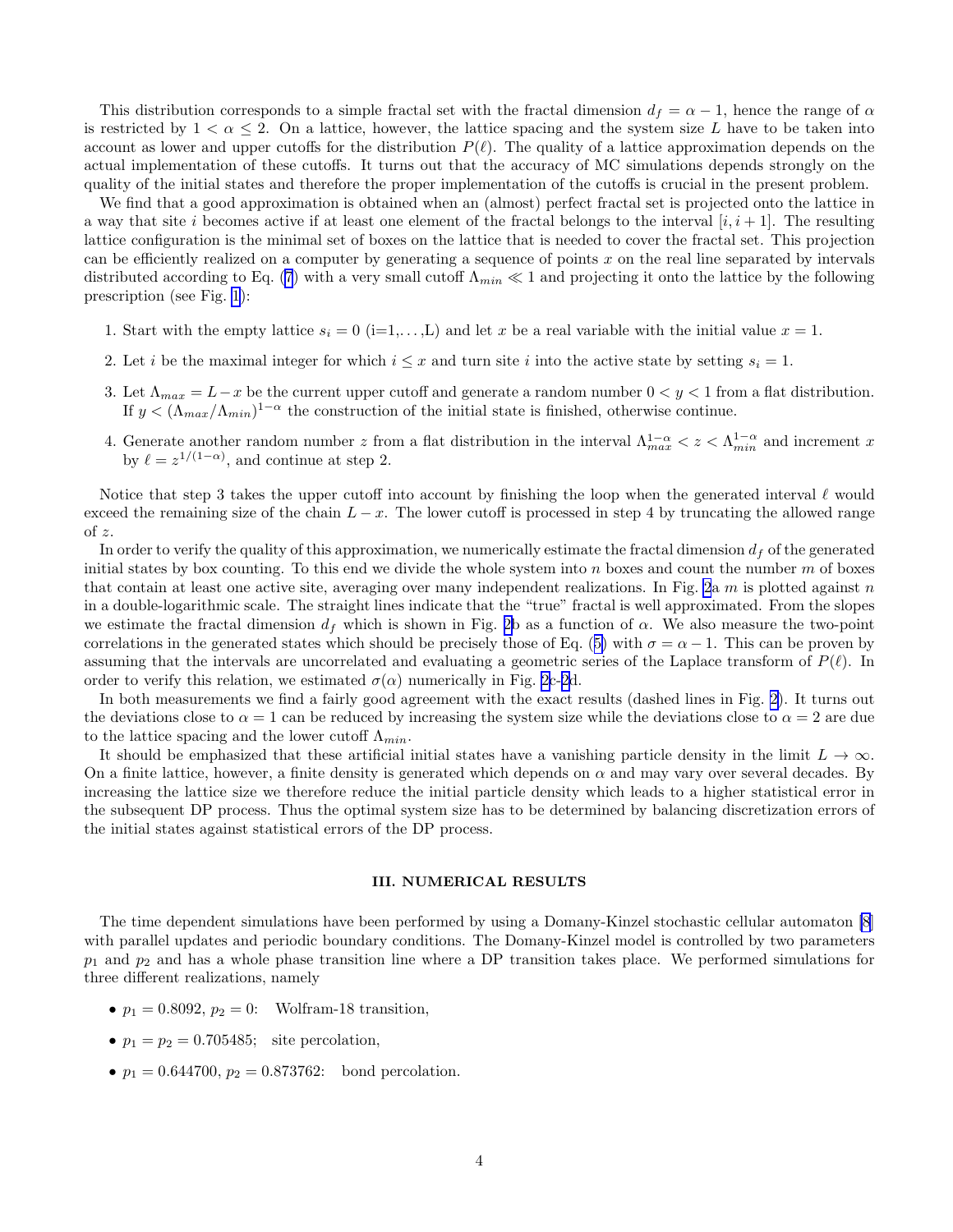<span id="page-4-0"></span>

FIG. 3. Temporal dependence of  $\rho$  for different initial correlations characterized by  $\alpha = 1...2$  in steps of 1/32 (from bottom to top). The simulation has been performed on a periodic lattice with  $L = 8192$  sites, a lower cutoff  $\Lambda_{min} = 0.0001$ , averaging statistically over 1600 samples.

The results turned out to be the same in all cases within numerical accuracy, although the bond and site percolation showed a better scaling law behavior. An efficient, multi-spin coded program has been employed that simulates 32 replicas for different values  $\alpha \in (1,2)$ , exploiting the advantage that the same random numbers can be used on each replica at a given site. This allows us to update 32 systems in parallel stored as an integer vector of length L. The lattice size has been varied between  $L = 128$  and 10000, while the number of independent samples was  $10000 - 500$ respectively. Finite size effects turned out to be negligible for  $L \geq 4096$ . As shown in Fig. 3 the quality of the power-law for  $\rho(t)$  is quite convincing and extends over the first three decades in the case of a system with  $L = 8192$ sites. For finite systems all these curves will eventually cross over to the  $t^{-\beta/\nu_{||}}$  decay after very long time. The slopes of the lines in the log-log plot – measuring the exponent  $\kappa(\alpha)$  – have been extrapolated from the last two decades by standard linear regression analysis. For each  $\alpha$  we also determine the corresponding correlation exponent  $\sigma(\alpha)$ as explained in the previous Section (see Fig. [2\)](#page-2-0). In Fig. [4](#page-5-0) we plot  $\kappa(\alpha)$  versus  $\sigma(\alpha)$ . Using the numerically known estimates for the DP exponents[[9\]](#page-9-0)

$$
\beta = 0.2765, \qquad \nu_{||} = 1.7338, \qquad \nu_{\perp} = 1.0968, \qquad z = 1.5807, \qquad \eta = 0.3137, \tag{8}
$$

our results are in a fairly good agreement with the theoretical prediction of Eq.([6\)](#page-1-0) (solid line). The deviations for small  $\sigma$  originate from the lattice cutoff and could be reduced by further increasing the computational effort.

#### IV. RENORMALIZATION GROUP CALCULATION

In this Section we derive Eq. [\(6](#page-1-0)) by an exact RG calculation. To this end the DP Langevin equation[[2\]](#page-8-0) has to be extended by an additional term

$$
\partial_t \rho(x,t) = a\rho(x,t) - b\rho^2(x,t) + D\nabla^2 \rho(x,t) + \eta(x,t) + \Delta_1 \phi(x)\delta(t),\tag{9}
$$

where  $\phi(x)$  represents the initial particle distribution and  $\eta(x, t)$  is a  $\rho$ -dependent noise field with correlations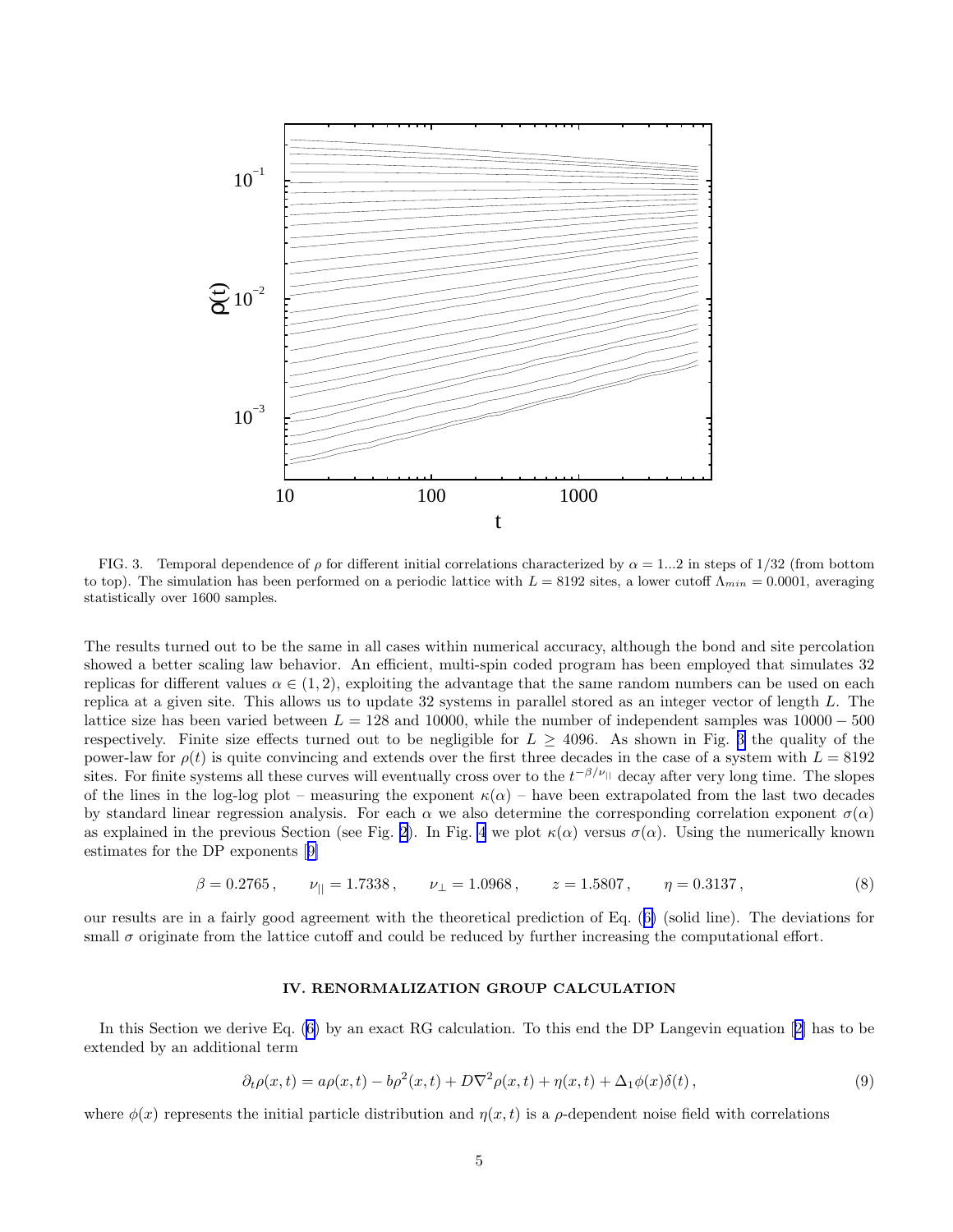<span id="page-5-0"></span>

FIG. 4. Estimates for the exponents  $\kappa(\sigma)$  obtained from the slopes of the lines in Fig. [3](#page-4-0). The theoretical prediction is shown by the solid line. The dashed line indicates the "natural" correlations of DP (see Sect. [VI](#page-8-0)).

$$
\langle \eta(x,t)\eta(x',t')\rangle = \gamma \,\rho(x,t)\,\delta(x-x')\,\delta(t-t').\tag{10}
$$

Although in principle we could directly analyze the Langevin equation, it is often more convenient to derive the corresponding effective field theory by introducing a second-quantized bosonic operator representation[[10\]](#page-9-0). The Langevin equation it then transformed into an effective action  $S = S_0 + S_{int} + S_{ipd}$ , where  $S_0$ ,  $S_{int}$ , and  $S_{ipd}$  denote the free part, the non-linear interaction, and the contribution for the initial particle distribution. Following the notation of Ref.[[7\]](#page-9-0), the respective parts are given by:

$$
S_0[\psi, \bar{\psi}] = \int d^d x \, dt \, \bar{\psi}(x, t) \left[\partial_t + \lambda(\sigma - \nabla^2)\right] \psi(x, t) \tag{11}
$$

$$
S_{int}[\psi,\bar{\psi}] = \int d^d x \, dt \, g\psi(x,t) \, \bar{\psi}(x,t) \left[\psi(x,t) - \bar{\psi}(x,t)\right]
$$
\n<sup>(12)</sup>

$$
S_{ipd}[\bar{\psi}, \phi] = \int d^d x \sum_{j=1}^{\infty} \Delta_j \bar{\psi}^j(x, 0) \phi(x).
$$
 (13)

Thepart  $S_0 + S_{int}$  is just the usual action of Reggeon field theory [[11](#page-9-0)[,2](#page-8-0)]. The additional contribution  $S_{ipd}$  couples the field  $\psi(x, 0)$  with the initial particle distribution  $\phi(x)$ . It is written in its most general form containing contributions of all orders in  $\psi$  with independent coefficients  $\Delta_j$ . The lowest order contribution  $\Delta_1\psi\phi$  in Eq. (13) corresponds to theterm  $\Delta_1 \phi(x) \delta(t)$  in the Langevin equation ([9\)](#page-4-0). The higher order terms for  $j \geq 2$  are included because they may be generated under RG transformations. However, as we will see below, it is actually sufficient to consider the first two contributions.

The relaxation of a DP process with random initial conditions  $\phi(x) = \rho_0$  to its stationary state has been studied recently by Wijland et. al.[[7\]](#page-9-0) using Wilson's dynamic renormalization group approach. At the critical dimension  $d_c = 4$  the constant contribution  $\Delta_1 \psi \phi$  was shown to be relevant while the "Poissonian" contribution  $\Delta_2 \bar{\psi}^2 \phi$  turned out to be marginal. For  $d < d_c$ , however, fluctuations corrections cause the coefficient  $\Delta_2$  to vanish under RG transformations. This allowed the authors to express the so-called critical initial slip exponent  $\eta$  ( $\theta'$  in their notation) by an exact scaling relation. As mentioned in the Introduction, this exponent describes the initial short-time behavior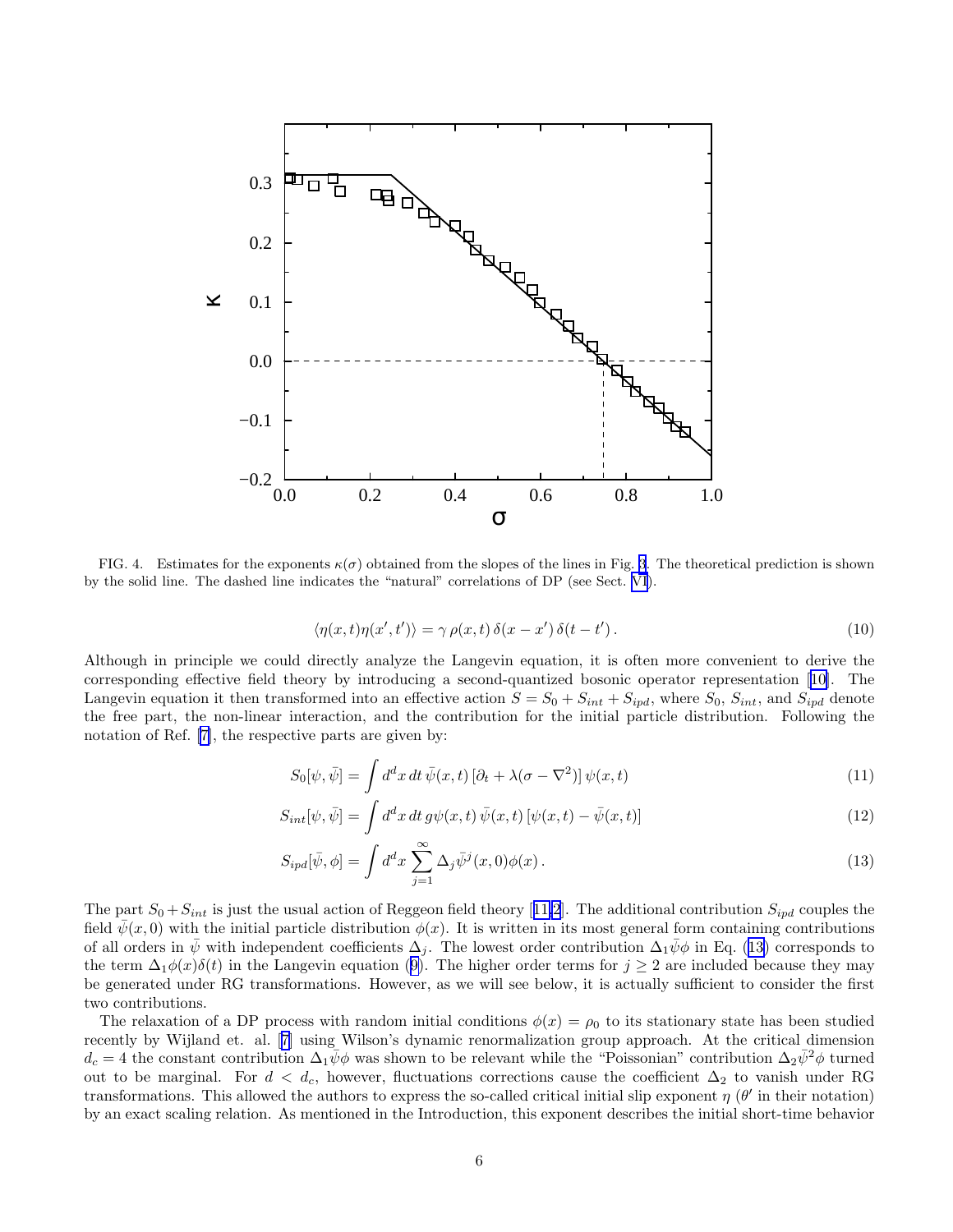<span id="page-6-0"></span>of  $\rho(t)$  until the correlations generated by the dynamical process are longer than the typical size of empty intervals in the initial state [\[5\]](#page-9-0) so that the system crosses over to the usual decay of Eq. [\(1](#page-0-0)). In the present case, however, the interval sizes of the initial state are power-law distributed and affect not only the initial but in principle the whole temporal evolution. Nevertheless we can use the formalism of Ref. [\[7](#page-9-0)] in order to determine the exponent  $\kappa$  as a function of  $\sigma$ . The only difference is that we introduce a field  $\phi(x)$  that carries a non-trivial scaling dimension  $d_{\phi}$ .

Let us first consider a scaling transformation

$$
x \to x' = bx, \qquad t \to t' = b^z t, \qquad (14)
$$

where $z = \nu_{\perp}/\nu_{||}$  is the anisotropy exponent of DP. Under this transformation the fields in Eqs. ([11\)](#page-5-0)- ([13\)](#page-5-0) change according to

$$
\begin{aligned}\n\phi(x) &\to \phi'(x') = b^{-d_{\phi}}\phi(x) \\
\psi(x,t) &\to \psi'(x',t') = b^{-d_{\psi}}\psi(x,t) \\
\overline{\psi}(x,t) &\to \overline{\psi}'(x',t') = b^{-d_{\overline{\psi}}}\overline{\psi}(x,t)\n\end{aligned} \tag{15}
$$

As in Reggeon field theory, the fields  $\psi, \bar{\psi}$  carry the same scaling dimension  $d_{\psi} = d_{\bar{\psi}}$ . The scaling dimension of the initial state  $d_{\phi}$  is related to the *fractal* dimension  $d_f$  as follows. The number of active sites N on a lattice with L sites grows as  $N \sim L^{d_f}$ . On the other hand,  $N \sim \langle \phi \rangle L^d$ , where  $\langle \phi \rangle$  denotes the average density of active sites, i.e.,  $\langle \phi \rangle \sim L^{d_f-d}$ . Under rescaling this relation turns into  $\langle \phi \rangle b^{-d_{\phi}} = (Lb)^{d_f-d}$ , hence

$$
d_{\phi} = d - d_f = d - \sigma. \tag{16}
$$

Under rescaling the contribution  $S_{ipd}$  changes by

$$
S_{ipd} \to S'_{ipd} = \int d^d x \sum_{j=1}^{\infty} b^{d-jd_{\psi}-d_{\phi}} \Delta_j \bar{\psi}^j \phi(x), \qquad (17)
$$

i.e., the coefficients  $\Delta_i$  transform according to

$$
\Delta_j \to \Delta'_j = b^{d-jd_\psi - d_\phi} \Delta_j \,. \tag{18}
$$

Defining the anomalous scaling dimensions  $\eta_{\psi}, \eta_{\phi}$  of the fields  $\psi, \phi$  by

$$
d_{\psi} = \frac{1}{2}(d + \eta_{\psi}), \qquad d_{\phi} = \frac{1}{2}(d + \eta_{\phi})
$$
\n(19)

the scaling dimensions of the coefficients  $\Delta_j$  in the mean field approximation is given by

$$
d_{\Delta_j}^{MF} = \frac{1}{2} \Big[ d(1-j) - j\eta_\psi - \eta_\phi \Big]. \tag{20}
$$

This result is expected to hold at the critical dimension  $d_c = 4$ . Notice that the relevance of the contributions  $\Delta_i$ decreases with increasing j. In systems with less than four spatial dimensions, fluctuation corrections have to be taken into account. Assuming that contributions with  $j \geq 3$  in Eq. [\(13](#page-5-0)) are irrelevant, these corrections have been computedin Ref. [[7](#page-9-0)] in a one-loop approximation. It was shown that in  $d = 4 - \epsilon$  dimensions the coefficients  $\Delta_1$  and  $\Delta_2$  change under infinitesimal scaling  $b = 1 + l$  according to

$$
\frac{d\Delta_1}{dl} = \Delta_1 \frac{-\eta_\psi - \eta_\phi}{2} + \Delta_2 \frac{gK_4\Lambda^2}{\lambda(\Lambda^2 + \sigma)} - \Delta_1 \Delta_2 \frac{2g^2K_4}{\lambda^2} + 0(\epsilon^2)
$$
\n(21)

$$
\frac{d\Delta_2}{dl} = \Delta_2 \frac{-d - 2\eta_\psi - \eta_\phi}{2} - \Delta_2 \frac{2g^2 K_4}{\lambda^2} - (\Delta_2)^2 \frac{5g^2 K_4}{\lambda^2} + 0(\epsilon^2),\tag{22}
$$

where  $K_4$  denotes the surface area of the unit sphere in four dimensions divided by  $(2\pi)^4$  and  $\Lambda$  is the ultraviolet cutoff in momentum space.

Let us first consider the renormalization of  $\Delta_2$ . As already noticed in Ref. [\[7](#page-9-0)], the diagrams in Eq. (22) which are linear in  $\Delta_2$  are formally identical with those for the renormalization of the nonlinear vertex g to all orders in  $\epsilon$  (see Fig. [5](#page-7-0)). This observation plays a crucial role in the present problem: Since the renormalization of the vertex  $g$  is given by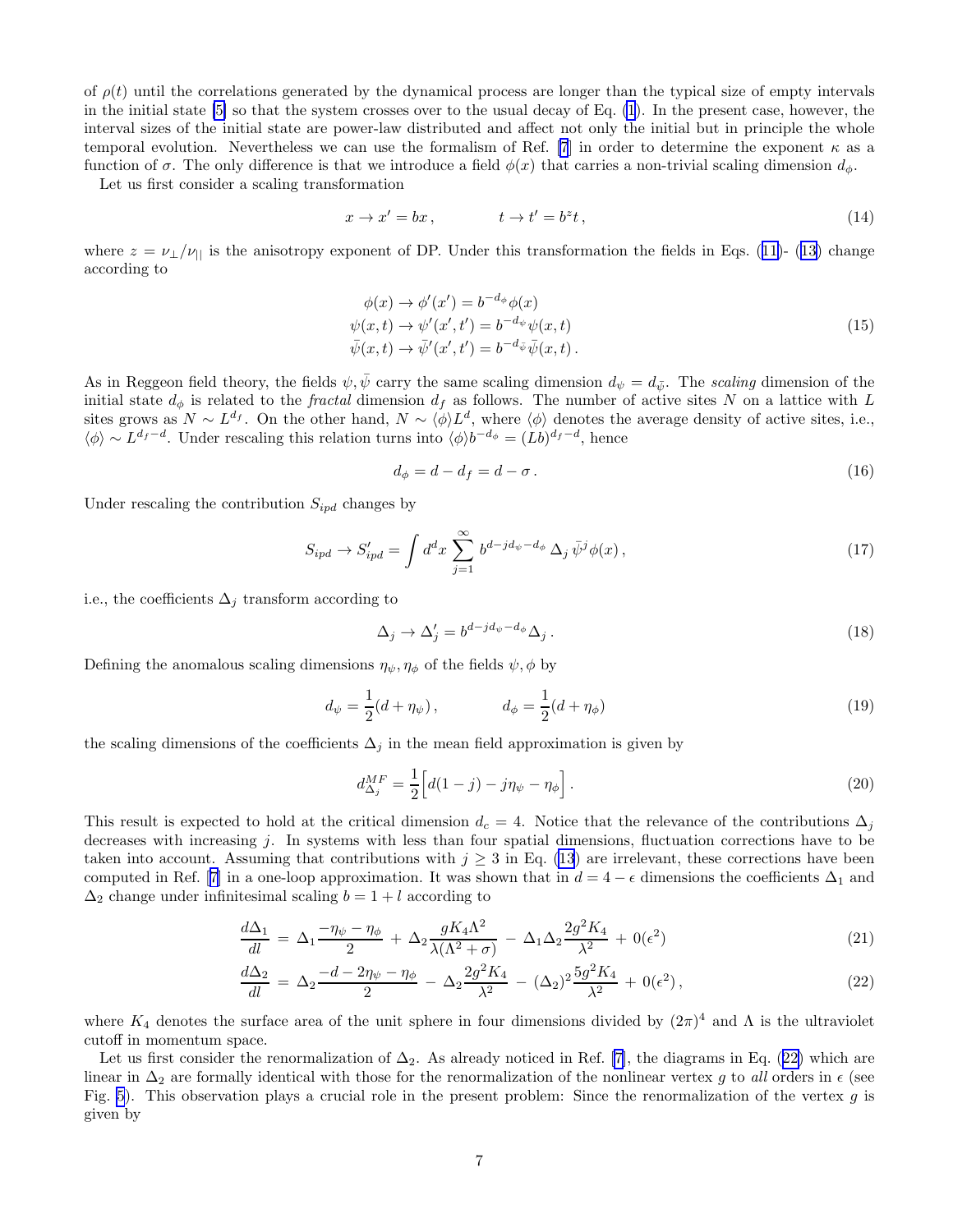

<span id="page-7-0"></span>FIG. 5. One-loop diagrams for the nonlinear vertex g (left) and the Poissonian contribution  $\Delta_2$  (right). The diagrams are formally equivalent. The same applies to higher loop diagrams that are linear in  $\Delta_2$  and the corresponding vertex diagrams (not shown here). Hence the loop corrections of these quantities are are identical to all orders in  $\epsilon$ .

$$
\frac{dg}{dl} = g \left[ z - \frac{d}{2} - \frac{3\eta_{\psi}}{2} - \frac{2g^2 K_4}{\lambda^2} + \dots \right] + 0(\epsilon^2)
$$
\n(23)

wemay replace the diagrams of the form  $\Delta_2[-2g^2K_4/\lambda^2+0(\epsilon^2)]$  in Eq. ([22\)](#page-6-0) by the scaling part  $\Delta_2[z-d/2-3\eta_\psi/2]$ of Eq. (23), resulting in

$$
\frac{d\Delta_2}{dl} = \Delta_2 \left( \frac{\eta_\psi - \eta_\phi}{2} - z \right) + (\Delta_2)^2 \left[ -\frac{5g^2 K_4}{\lambda^2} + 0(\epsilon) \right]. \tag{24}
$$

The linear part of this equation is now exact to all orders in  $\epsilon$ . Since

$$
\frac{\eta_{\psi} - \eta_{\phi}}{2} - z = d_{\psi} - d_{\phi} - z \le d_{\psi} - z < 0 \tag{25}
$$

we arrive at the conclusion that  $\Delta_2$  scales to zero for arbitrary initial states in  $d < 4$  spatial dimensions. Thus Eq. [\(21](#page-6-0)) reduces to its scaling part and hence the scaling dimension of  $\Delta_1$  is given by

$$
d_{\Delta_1} = -\frac{\eta_{\psi} + \eta_{\phi}}{2} = d - d_{\psi} - d_{\phi} = \sigma - d_{\psi}.
$$
 (26)

Depending on the sign of  $d_{\Delta_1}$ , the loop corrections for the initial particle distribution are relevant for  $\sigma > \sigma_c$ , irrelevant for  $\sigma < \sigma_c$ , and marginal for  $\sigma = \sigma_c$ .

Continuously changing exponents usually appear when we modify a model with a marginal parameter which is invariant under RG transformations. For example, in case of models with infinitely many absorbing states the initial densityplays that role [[13\]](#page-9-0). In our case the two-point correlation of the field  $\psi(x,t)$  is characterized by  $d_{\psi} = d - \sigma$ for  $r > r_c(t)$  and is left invariant under the coarse-graining RG transformation, where  $r_c(t) \to \infty$  is a growing spatial scale. In the infinite time limit this scaling crosses over to  $d_{\psi} = \beta/\nu_{\perp}$ . The marginality of the operator  $S_{ipd}$  requires  $\sigma - d_{\psi} = 0$  and hence in the infinite time limit we arrive at

$$
d_{\psi}(t \to \infty) = \sigma_c = \beta/\nu_{\perp} \tag{27}
$$

In the regime  $\sigma > \sigma_c$  the exponent  $\kappa$  is related to the scaling dimension  $d_{\Delta_1}$  as follows. The particle density is expected to vary in the long time limit as

$$
\rho(t) \simeq \rho_0 \, t^{\kappa} \,,\tag{28}
$$

where $\rho_0 \propto \Delta_1$  is the initial particle density. Under rescaling ([15\)](#page-6-0) the density  $\rho(t)$  [which is essentially the average of  $\psi(x,t)$  scales as  $\rho(t) \to b^{-d_{\psi}} \rho(t)$  while the initial density transforms according to  $\rho_0 \to b^{-d_{\phi}} \rho_0$ . Thus scaling invariance of Eq. (28) requires that  $-d_{\psi} = z\kappa - d_{\phi}$ , i.e.,

$$
\kappa = \frac{d_{\phi} - d_{\psi}}{z} = \frac{\eta_{\phi} - \eta_{\psi}}{2z} \,. \tag{29}
$$

In the irrelevant regime  $\sigma < \sigma_c$ , however, the initial density  $\rho_0$  scales to zero under RG transformations which may be interpreted as an initial state with non-interacting active seeds leading to an increase according to Eq.([2\)](#page-0-0). Combining these results we arrive at Eq. [\(6](#page-1-0)) which is exact to all orders in  $\epsilon$ .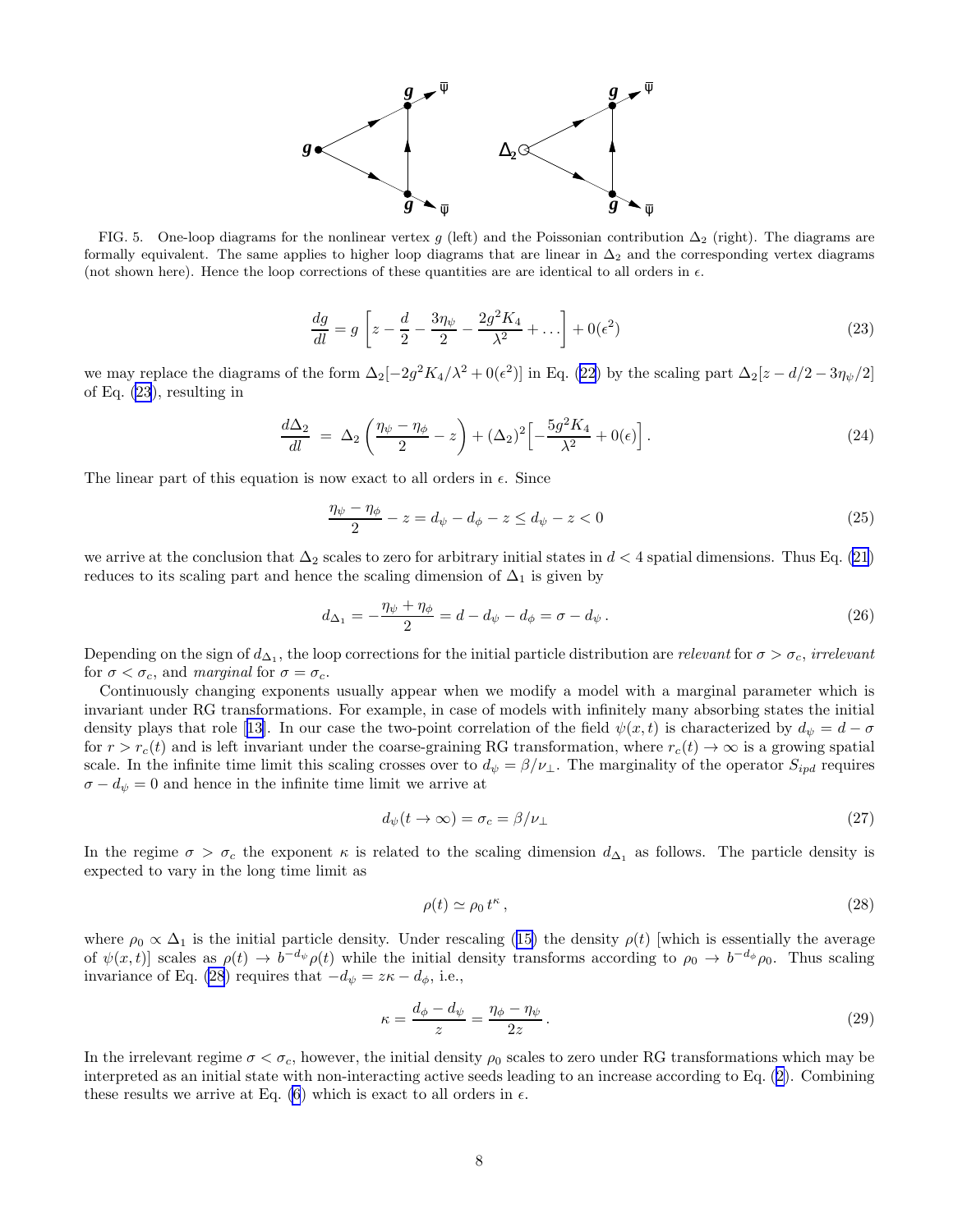### V. "NATURAL" CORRELATIONS IN A DP PROCESS

<span id="page-8-0"></span>It is interesting to compare the artificial initial states of Sect. [II](#page-1-0) with "natural" DP scaling states. Scaling invariance predicts that a critical DP process, starting from a fully occupied lattice, evolves towards a state with correlations

$$
C(r) = \langle s_i \, s_{i+r} \rangle \sim r^{-\beta/\nu_{\perp}}, \qquad \qquad r \ll \xi_{\perp} \tag{30}
$$

i.e., the "natural" correlations of the critical DP are given by  $\sigma^{DP} = d - \beta/\nu_{\perp}$ . Interestingly, the corresponding exponent  $\kappa(\sigma^{DP})$  vanishes. This means that these correlations characterize a situation where the critical DP process is almost stationary. From the field-theoretical point of view this is not surprising since  $\kappa$  is determined solely by the scaling dimension of the initial particle distribution. Nevertheless the result is surprising from the physical point of view since the empty intervals in our artificial initial states are uncorrelated whereas such correlations may exist in DP scaling states. It seems that these correlations are rather weak[[12\]](#page-9-0) so that states with uncorrelated intervals can be used as an approximation of DP scaling states. This offers an interesting practical application in DP simulations: Instead of starting a critical DP process from random initial conditions and simulating over long transients, one could use the artificial states of Sect. [II](#page-1-0) with  $\sigma = \sigma^{DP}$  as an approximation, followed by a short equilibration period to reach the 'true' scaling state of DP.

#### VI. CONCLUSIONS

In the present work we numerically studied the temporal evolution of a  $(1+1)$ -dimensional critical DP process starting from artificially generated correlated initial states. These states approximate a simple fractal set in which uncorrelated empty intervals are distributed by  $P(\ell) \sim \ell^{-\alpha}$ . It can be shown that such particle distributions are characterized by long-range correlations of the form  $\langle s_i s_{i+r} \rangle \sim r^{\sigma-1}$  where  $\sigma = \alpha - 1$ .

The construction of such correlated states is a technically difficult task since lattice spacing and finite-size effects strongly influence the quality of the numerical results, especially close to  $\alpha \approx 1$  and  $\alpha \approx 2$ . In order to minimize these errors, we proposed to project an almost perfect fractal set onto the lattice. Using these states as initial conditions we determined the density  $\rho(t)$  in a critical DP process by MC simulations. It varies algebraically with an exponent  $\kappa$  that depends continuously on  $\sigma$ . Therefore correlated initial conditions affect the *entire* temporal evolution of a critical DP process. The numerical estimates for  $\kappa(\sigma)$  are in good agreement with theoretical results from a field-theoretical RG calculation (see Fig. [4](#page-5-0)). Discrepancies for small values of  $\sigma$  can be further reduced by increasing the numerical effort.

The RG calculation is valid for arbitrary spatial dimensions  $d < 4$  and predicts a critical threshold  $\sigma_c = \beta/\nu_\perp$  where  $\kappa(\sigma)$ starts to vary *linearly* between  $+\eta$  and  $-\beta/\nu_{||}$ . Thus our result in Eq. ([6\)](#page-1-0) qualitatively reproduces the scenario predictedby Bray et. al. in the context of coarsening processes [[6\]](#page-9-0). The exact prediction the critical threshold  $\sigma_c$ is possible because of the irrelevance of  $\Delta_2$  for arbitrary initial conditions which can be proven by using the formal equivalence of the loop expansions in g and  $\Delta_2$ . It is this property that also allows one to express the critical initial slip exponent  $\eta$  by an exact scaling relation  $\eta = (\nu_{\perp} - 2\beta)/\nu_{\parallel}$ . It should be emphasized that some DP models with more complicated dynamical rules violate this scaling relation as, for example, the two-species spreading model discussed in Ref.[[7\]](#page-9-0). In such models the mentioned equivalence of loop expansions in Fig. [5](#page-7-0) is no longer valid. Consequently, thecorresponding slip exponent  $\eta$  takes a different value so that Eq. ([6\)](#page-1-0) has to be modified appropriately.

Acknowledgements: We would like to thank M. Howard, K. B. Lauritsen, N. Menyhárd, I. Peschel, and U. C. Täuber for interesting discussions and helpful hints. The simulations were performed partially on the FUJITSU  $AP-1000$  parallel supercomputer. G. Odor gratefully acknowledges support from the Hungarian research fund OTKA ( Nos. T025286 and T023552) .

[3] P. Grassberger, Z. Phys. **B 47**, 365 (1982).

<sup>[1]</sup> W. Kinzel, in Percolation Structures and Processes, ed. G. Deutscher, R. Zallen, and J. Adler, Ann. Isr. Phys. Soc. 5 (Adam Hilger, Bristol, 1983), p. 425.

<sup>[2]</sup> H. K. Janssen, Z. Phys. **B 42**, 151 (1981).